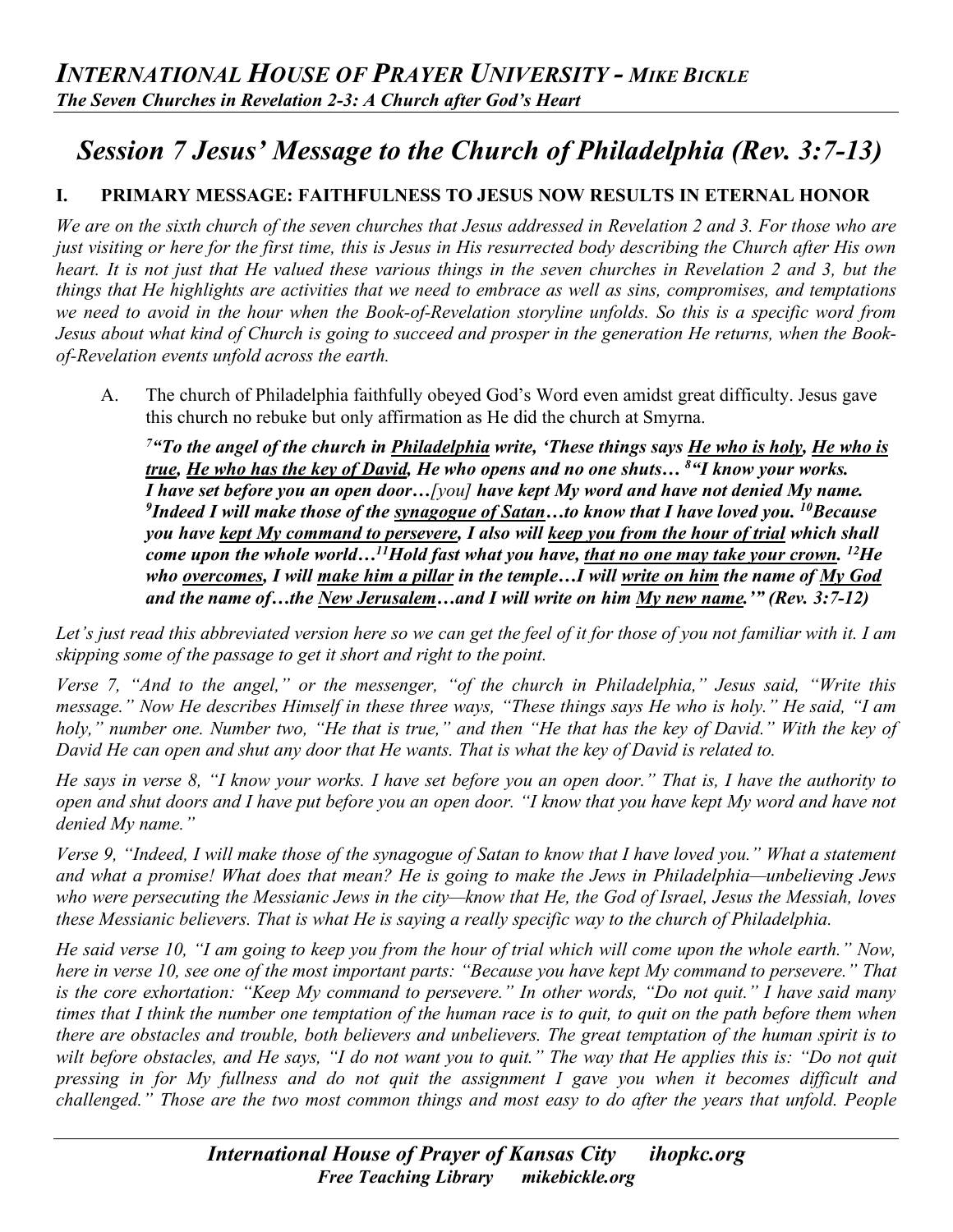*press in for ten or fifteen years believing for the full revival, the full encounter of God. And then somewhere along the way, say the ten-year mark—which is not exactly the number, but in my forty years of pastoring I have seen a lot of people go hard for five or ten years, but then after that it is like, "Well, maybe this is just how it is"—they begin to draw back and settle in to that passive, vanilla Christianity.* 

*They were on fire for years, yet they quit. They did not quit the faith, but they quit the vision to have the fullness in their life and in their generation. And the second thing people do is quit the assignment God gave them. You know they can testify five years ago, ten years ago, two years ago, "God told me to do this!" but when the obstacles come, suddenly, "I feel released!"* 

*And the Lord would say, "Do not quit the assignment I gave you because it will be challenging. There will be setbacks." He says here, "If you will obey that command to persevere in these ways, I will keep you from the hour of trial that will come upon the whole earth."*

*Verse 11, "Hold fast to what you have." Hold fast to what you have, and then He makes this very unsettling warning, "Make sure no one steals or takes your crown from you." Hold fast to what you and the Lord have together because you could lose your crown—you can lose of the reward that God ordained to give you that was potentially yours—if you do not hold fast. And you hold fast through humility, through perseverance, through staying steady when under pressure and challenged with obstacles.* 

*Verse 12 is, to the natural mind, one of the most dramatic and just unbelievable set of promises. He actually gives five promises that you will see if you read the whole verse. We are just looking at a part of it here. He says, "If you overcome"—this seems impossible to the natural mind, not realistic, as verse 12 is so extravagant! He says—"If you overcome, I will make you a pillar in the temple of God in the age to come." Make me a pillar Lord? Really? Number two, "If you overcome, you are never ever going to leave that temple." What does that mean? "If you overcome, I will write the name of My God on you." Well, He will go beyond that: "I will write the name of the New Jerusalem on you," and then He goes on and adds, "I will write on you My new name, the name that will be unveiled, My nature, things about Me that will only be clear after My second coming when you see new things about Me that you do not know right now." This is Jesus speaking. "I will write that upon you." Wow, what an extravagant promise!*

B. Jesus presented Himself in a way that emphasizes how He understands and intervenes to help those who are persecuted and who face obstacles in fully walking out God's will.

#### *7 These things says He who is holy, He who is true, He who has the key of David, He who opens and no one shuts, and shuts and no one opens… (Rev. 3:7)*

*He presents Himself to each of the seven churches. He identifies facets of His nature and His majesty that will be particularly helpful for the challenges that particular church has. So these are not just random things where He picks a few of His noble virtues and says, "Hey, check those out." No, these three things that He highlights are particularly important for the challenges facing the church at Philadelphia, and of course it is for the whole Church—the Church all through history and then at the end of the age faces those same challenges.*

*What He is really saying in these three different facets of His majesty and character is how much He cares about His people and how He is committed to intervene and to open and shut doors on their behalf so that they can walk in the whole will of God. Even though it may look for a season that He is not opening that door, surely He will open that door of opportunity and blessing and He will shut that door of hostility and attack and trouble that is coming against me. "Lord! How long will You wait?"*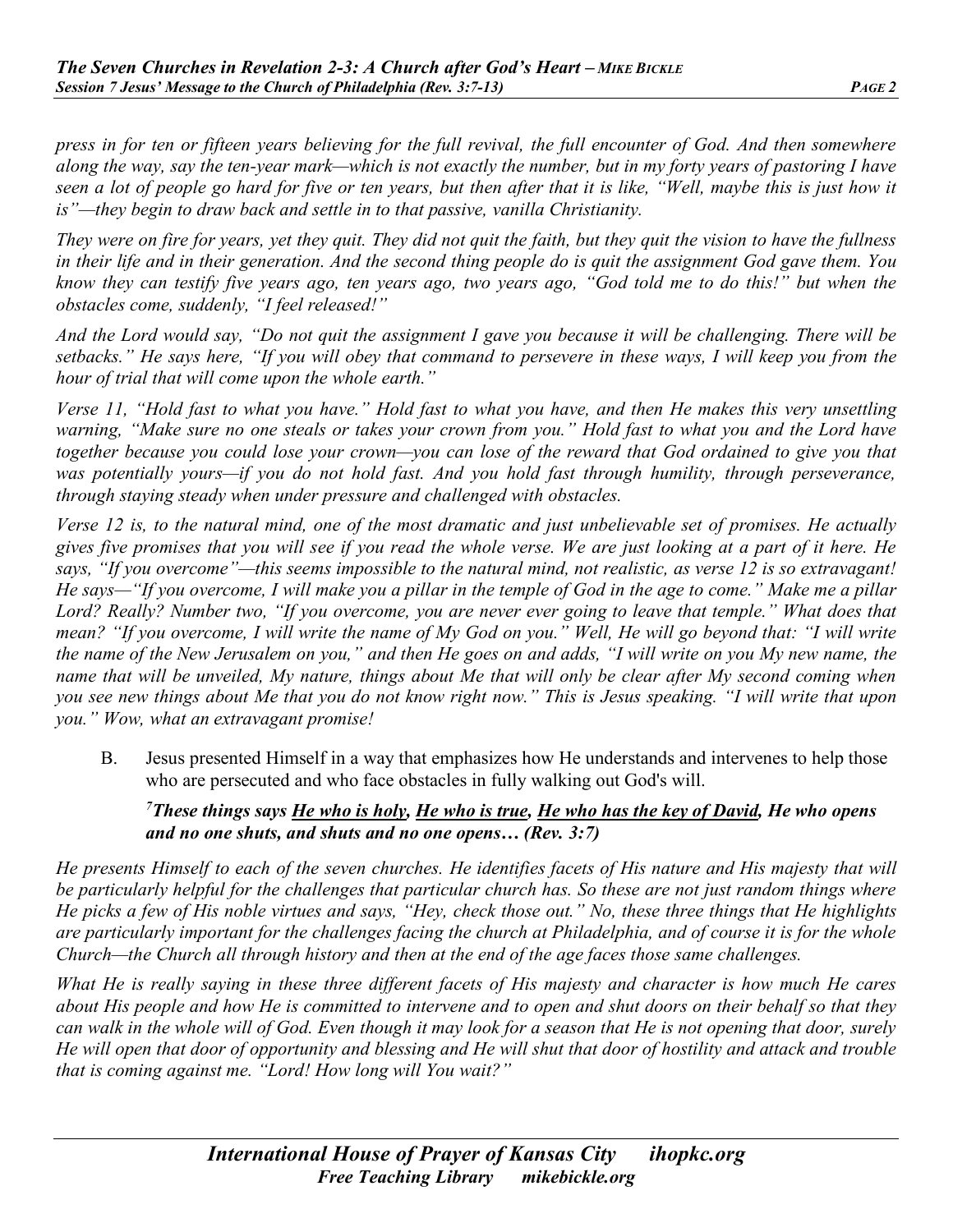*He would say, "My leadership is perfect. I have all of the authority, and I am committed to open and shut those doors in My perfect wisdom and will."*

*Let's read verse 7 again and look at these three facets of His personality that He highlights in order to embolden and equip them to face the challenges unique to the church of Philadelphia. Number one, He declares Himself as "He who is holy." Number two, He declares Himself as "He who is true." And number three, He declares Himself as "He who has the key of David and therefore can open and shut doors." He can open doors of blessing and opportunity that no man nor any devil can shut, but not just that–He can shut doors through which the enemy is trying to come in like a flood to destroy you. The enemy is opening doors of hostility against your life, and Jesus says, "I can shut that door in My perfect timing. Trust Me, I have the key of David." And so what are these three facets of His character and majesty that He highlighted for the church of Philadelphia which we can apply to our own lives?*

> 1. *He who is holy*: Jesus, as God, is holy as in transcendent or infinitely superior to all. Thus, He is worth whatever it costs to love and obey Him. Jesus, as a man, is holy as in fully set apart to God. He understands what it means to walk out costly commitments (Heb. 4:15).

*Number one, He calls Himself: "He who is holy." Now there are two applications to the word 'holy' when it pertains to God. We are very familiar with holiness because the word, holy, means set apart or separate from. That is what the word, holy, means: to be set apart or to be separated from something and set apart to something. And we all know that God is set apart from sin; He is pure. We all know that, and so when we think of holiness, we think, "He is pure. He is set apart from everything that is dark and sinful."* 

*However, His holiness has a second application that is even different than this and it is even greater than this. He is not just set apart from everything that is dark and sinful; He is set apart from everything created. He is*  wholly other-than. He is transcendent. He is infinitely superior to everything even that is good. He is not just *separated from what is bad. He is infinitely greater from everything that is good as well.* 

*He says, "I am holy." That is, "As God, I am in a realm"—Jesus is talking about—"I am the holy God. I have all power, all authority. Nothing is impossible for Me!" but then He says, as well, "I am holy as a man; I know the temptations you face." He is a sympathetic High Priest; He knows what it costs to obey in the place of pressure and temptation, and so when He says, "I am holy," in the secondary sense as a man He says, "I get the plight that you face. I understand what costly obedience is about."* 

*And so as the transcendent God, wholly and infinitely superior, nothing is impossible. And as a man who is radically committed, He knows the cost; He knows what costly obedience is all about.*

2. *He who is true*: He is reliable to keep all His promises including the extravagant ones in 3:12.

*Well, the second thing He says is "I am true." That is, just in one sentence, He is reliable. In effect, "All of My promises are reliable. You can count on them. Though they may be delayed, though you may not understand how they unfold, you can trust My promises. They are reliable. I am not a man that I should lie. Everything that I have spoken will come to pass."* 

> 3. *He has the key of David*: Jesus is the ultimate son of David who has authority over all the promises that the Father gave to David, including those fulfilled in the Millennial Kingdom.

*Number three, He goes to the third facet of His majesty and character that He emphasizes to this particular church: "He has the key of David." That is a big statement. Well, Jesus is the ultimate Son of David. David had many sons over the generations, I mean sons and grandsons and great grandsons all the way through history. However, there is one ultimate Son of David. And the point being, all of the promises that the Father gave to*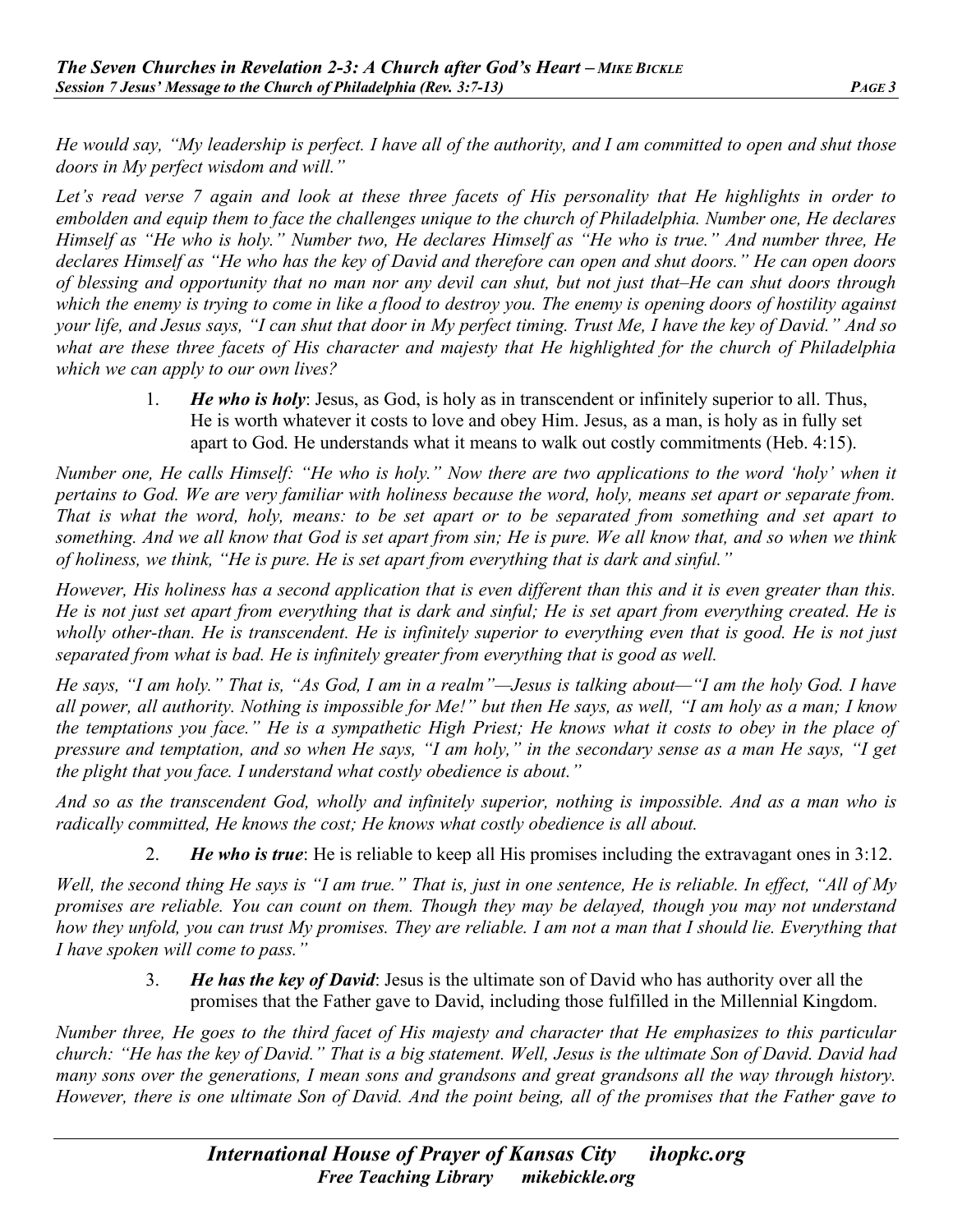*David in his humanity, Jesus said "I have authority over all of those promises; they are all Mine. They are within the sphere of My ability and discretion to release according to My wisdom. I have the key. With the key I can open the resources of the royal treasury of David that God promised David." The key of David meant that you could use David's authority to release the royal resources into the kingdom; I am talking about the kings after David because they had his key. They had the right to release his resources to do the will of God. Well, Jesus says, "I have all of them; they are all mine."* 

> 4. This passage draws on Isaiah's prophecy to Shebna about being removed from his leadership position in Hezekiah's government and being replaced by Eliakim (Isa. 22:15-25). The Lord promoted Eliakim by giving him "the key to the house of David" so he could open and shut the doors of the royal resources to release God's will in the kingdom of Israel (Isa. 22:22).

#### *22The key of the house of David I will lay on his [Eliakim's] shoulder, so he shall open, and no one shall shut, and he shall shut, and no one shall open… (Isa. 22:22)*

*Now this phrase, "the key of David," draws from Isaiah 22, and some of you know this passage. It is a good passage to be familiar with, and it is not too difficult to understand actually. There was a leader in Hezekiah's government, one of his top leaders. His name was Shebna, and in Isaiah 22 Shebna was being replaced with Eliakim. Shebna was unfaithful, so the key of David was being taken from this top leader who in the course of his function did not prove faithful to the Lord. He was not diligent and true in the things that King Hezekiah committed to him, and so Shebna was replaced by Eliakim. And Eliakim now had the master key; he had the authority to release the resources of the kingdom of Israel throughout the land. He had this unique authority, and here Jesus is saying, as it were, "I am the ultimate Eliakim! I have all the authority to do this!"* 

*However, He is actually going to refer to this prophecy a bit later here in Revelation 3 because He is going to make a promise that He will cause the overcomers to become pillars in His temple and they will never ever leave. Meaning, they will never ever be fired or replaced like Shebna was in Isaiah 22. Their job is secure. Their honor is secure forever. There is nothing that will happen in the age to come through which they would lose that which God has given them. And so Isaiah 22:22 is a passage that I have delighted in studying because the House of Prayer, and actually the Body of Christ, through prayer we operate in releasing the keys of the kingdom, the key of David, releasing the royal resources into the earthly realm which is part of what the key of David is.*

*He went on and said, "He who opens, and nobody shuts." Beloved, He can open a door, and no matter how enraged the demons are, how enraged men are, believers or unbelievers, coming against you, they cannot shut the door that Jesus opens. And the problem with our natural temptation is that when we are in problems, we have to persevere. The church of Philadelphia had to persevere. They had persecution from the synagogue of Satan which was a group of Jews and Gentiles as well in the city, but He was really highlighting the Jewish hostility against them. There was a persecution bearing down upon the church of Philadelphia.*

*And our temptation is to quit when we are facing hostility from believers or unbelievers. When I look at my years of ministry, I have had far more hostility from believers than from unbelievers. And the Lord would say, "Do not get your eyes on them! Do not see your narrative through them. The narrative of your life is in My hands, not in their hands! You be humble. You submit to Me. You love Me, and the attack that raises up against you cannot prevail. It may be there for a while, but it cannot prevail." That is what He is saying, as it were, "I have the keys and I can open doors and not even the whole denomination, the bishops"—whatever I am just making up leaders in authority in the Body of Christ—"cannot stop the will of God in your life."*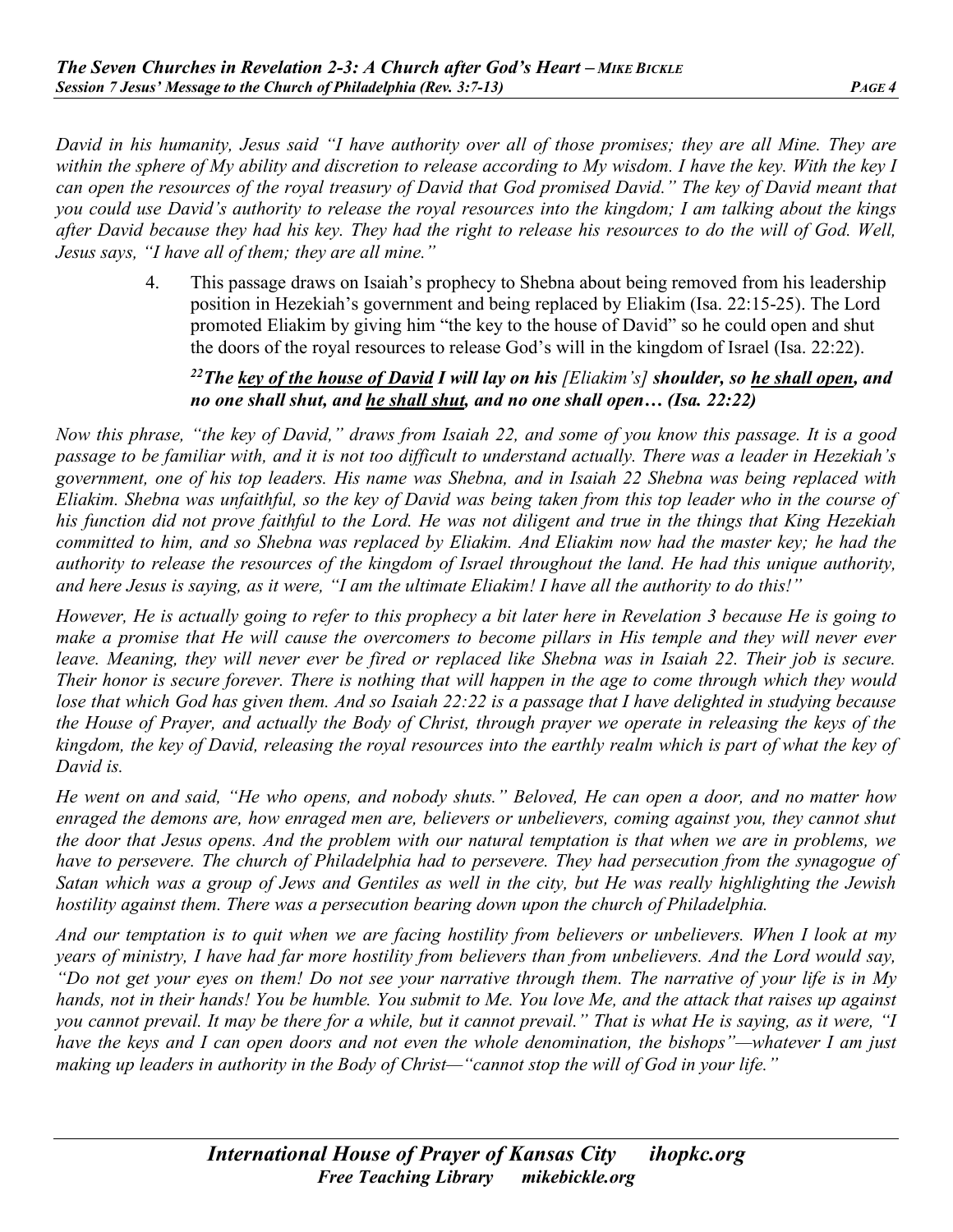*I have used this example about King David over the years. When he was just a young man in his twenties, he had been anointed king, but Saul the old jealous king mobilized three thousand soldiers of Israel's army. Can you imagine three thousand soldiers and their main task was to kill David? Three thousand soldiers chasing him through the land, and this went on for six or seven years. I mean, we are not talking about three thousand "likes" or "dislikes" or whatever you call them, not three thousand criticisms. Three thousand soldiers were coming to kill him. And here is the good news—and David lost sight of this a time or two but he always got it back—beloved, nobody could stop David. The armies of Saul, three thousand men, could not stop David in the*  will of God. All the demons in hell could not stop David in the will of God. The only person that could stop *David in the will of God was David. If he gave in and gave up, he could be thwarted and step out of the will of God.* 

*And so when we begin to see that Jesus has the key of David, He has all of the resources, He has all the authority to open and shut doors of promotion and blessing, and He is looking at your life, and that group of believers or that group of unbelievers or that lawsuit or whatever the situation that we get our eyes on, because we are human and it is so easy to get our eyes on those, the Lord would say, "I want to assure you, the only person that can take you out of the will of God is you because I can open doors that nobody can shut no matter who they are, and if they are raging against you, I can shut those doors in My perfect timing." I have found over the years that every trial has an end to it. It really does. It seems like it does not, but I have looked at my own life, and I have seen the lives of others, and every attack, every point of adversity, does have an ending point. However, it does seem like it does not when you are in it, and that is why this passage is so very, very important.*

- 5. *He opens and no one shuts*: Jesus opens doors that no one can shut. He alone has the keys of the kingdom with authority to open any door (Mt. 16:19). Neither men, no demons, nor the Antichrist have the power to shut the doors that Jesus opens in our lives. Saul sought to kill David but could not stop God's will in David's life (1 Sam. 24:2; 26:2).
- 6. *He who shuts and no one opens*: The enemy seeks to shut doors of opportunity and to open doors of hostility against God's people to hinder His purposes in their life. Jesus shuts doors in His love for us until their proper time. Paul sought to preach in Asia but was forbidden by the Spirit (Acts 16:6-7) who shut the doors to Asia yet opened them in Macedonia.
- C. Jesus gave them an *open door* of opportunity to participate with Him in this age and the age to come

#### *8 "…See, I have set before you an open door, and no one can shut it…" (Rev. 3:8)*

*Jesus looked at them and said, "I have set before you an open door, and I have the authority to do it." Now the open door—do not miss it—that He put before you is an open door to participate in His kingdom in this age. We know that, but He has also set before you promises, and He is going to lay them out here, particularly in verse 12. In essence, "I am setting before you an open door of participation in the age to come, in a place of honor and authority that you cannot even imagine. However, what I want from you is for you not to quit. I want you to persevere." The sin that is tempting you, resist it. You might stumble, but rise up, resist it, and stay steady. That is a real issue; however, when those issues are settled—the adversity, the hostility, and the obstacles—the Lord says "Do not quit!"* 

*The time delay: "Lord, I've believed You for Your promise for a breakthrough for my heart and power for ten years, twenty years!"* 

*The Lord would say, "Do not quit. Do not quit pressing in."*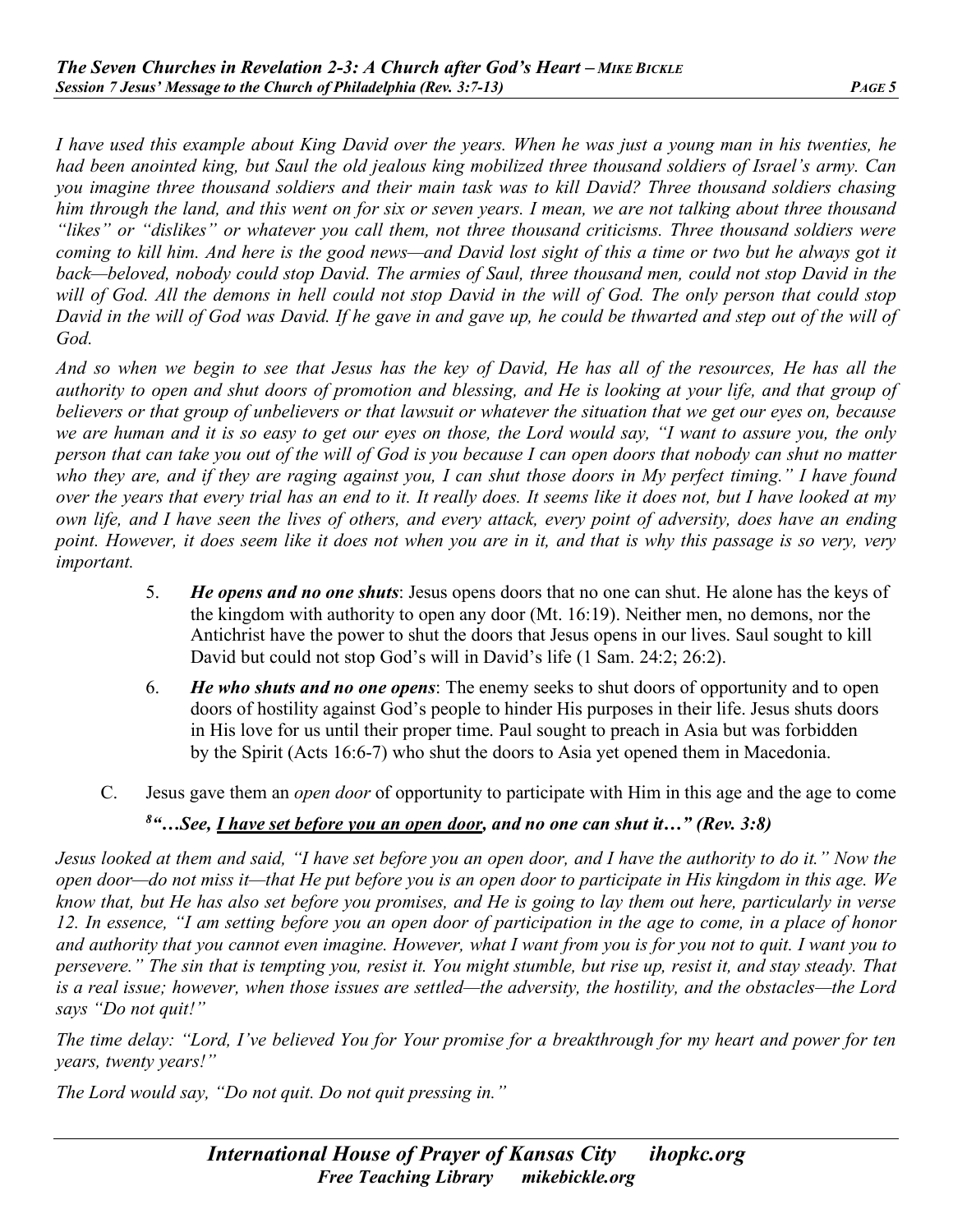*Or maybe it is your ministry assignment: "Lord, You made it clear I am to do this and this, and I was so excited that I told all of my friends, but here at the five or ten-year mark AGH! I thought it would be easier and more fun than this!"* 

*And the Lord would say, "Do not quit. Do not quit! It really is My assignment."*

*A lot of times we get an assignment from the Lord, and we think because we are in America that we get to vote on it. He gives us an assignment and we say, "I do not want that assignment anymore. I want a different one."* 

*The Lord would say, "No, you do not understand. I am the Lord. I gave it to you."* 

*"Yeah, but I am an American. I take what I vote on. And if I do not vote, I do not want to do it."* 

*And He would say, "No, I gave it to you."*

*Paul and Jesus both made this very significant point. In John 17, Jesus said, "I have finished the work!" In other words "You gave Me a journey and an assignment, and I finished it!" That is a major statement.* 

*Paul said this, "I have run the course, and I am finishing the race keeping the course." He was in all kinds of trouble in the course, but he did not give up the course in Acts 20. There is something about staying in the assignment that the Lord has given you.* 

*Well, Jesus said, "I have set before you an open door in this age, and I have set before you an open door in the age to come."* 

*I am going to give you ten doors, nine plus one, nine yay ten that are examples. This is not comprehensive, and you could list more.*

1. Jesus opens the doors in the Spirit to release increased revelation of God's heart (Mt. 11:27).

# *27Nor does anyone know the Father except…the one to whom the Son wills to reveal Him. (Mt. 11:27)*

*Jesus opens the door in the Spirit to revelation about Himself. He says in Matthew 11, "Nobody knows the Father except the Son and the one to whom the Son opens a door of revelation."*

*"Father, I want to know You."* 

*The Father would say, "Live in unity with My Son. Live in connection with My Son, and it is given to whom He wills to be given more insight about Me." And, of course, that is what verse 12 is about: knowing the name of the Father in a greater way.* 

2. Jesus has authority to open heaven to release angels to ascend and descend.

*51You shall see heaven open and the angels…ascending and descending… (Jn. 1:51)* 

*Jesus said He would open the heavens and they would see angels ascending and descending. Jesus can cause that supernatural dimension in our life to increase.* 

3. Jesus opens doors of ministry to us in this age (Acts 14:27; 1 Cor. 16:8-9; 2 Cor. 2:12).

# *3Praying for us, that God would open to us a door for the word, to speak… (Col 4:3)*

*Paul prayed that the Lord would open doors of opportunity, new doors of ministry with blessing.* 

4. Jesus opens prison doors as He did for Peter (Acts 12:7-10) and Paul (Acts 16:27).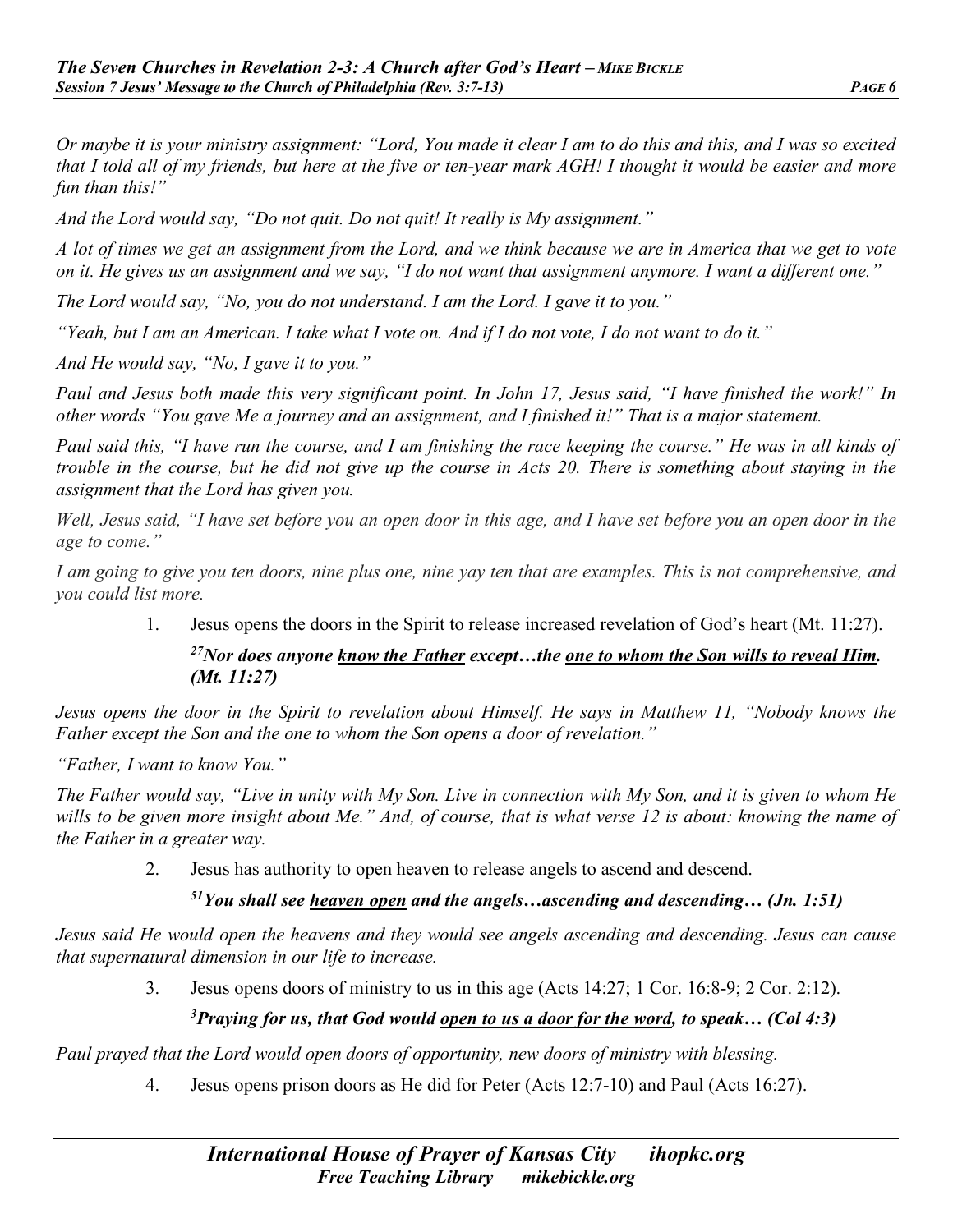*Peter and Paul were in prison, and supernaturally the Lord opened the doors.* 

5. Jesus opens the "scroll" of God's end-time purposes that are in the Father's hand.

# *5The Lion of the tribe of Judah… has prevailed to open the scroll… (Rev. 5:5)*

*Jesus takes the scroll, God's end time purposes to cleanse the earth and transition the earth to the age to come. He takes the scroll, and He opens it! No man has the authority to take the scroll and open it besides Him. Jesus can open that door.* 

6. Jesus has the keys to call the New Jerusalem down to the earth (Rev. 3:12).

# *12…the New Jerusalem, which comes down out of heaven from My God. (Rev. 3:12)*

- 7. Jesus opens doors of government in the age to come to any whom He chooses (Mt. 19:28).
	- *28"…you who have followed Me will sit on twelve thrones, judging…Israel." (Mt. 19:28)*

*Jesus opens the doors of who will be in government in the age to come. Now, a lot of believers never think about that. They think, "Well, it will just take care of itself," and I want to challenge your thinking on this. There is more in the scripture about this subject than most believers are aware.* 

*Jesus with His own mouth actually said to the disciples, "Because you are obeying Me, I am going to give you thrones." Now, every believer is a citizen of the New Jerusalem, every believer has a free gift of God is a part of the family, but not every believer has a crown or sits on a throne.* 

*There are all kinds of diversity and different measures of rewards in the age to come linked to our obedience in this life. Not linked to our impact, not to how many people we touch. It is linked to our heart response to His leadership and to Jesus Himself. He looks at the twelve and gives this most remarkable statement, "I have the authority. I can open the door!" like this Eliakim in Isaiah 22 I mentioned. "I can put you on a throne or I will not!" And He gave these fishermen and this tax collector, Matthew—I mean that guy was really in a life of darkness—and the Lord said, "I am going to put you on a throne because you said yes to Me and My leadership." Not because they made a great impact, although undoubtedly they did make an impact in their generation, but it was their heart responses, because they followed the Lord though there was great difficulty in it.*

8. Jesus will open the bottomless pit to shut Satan in prison for 1,000 years (Rev. 20:1-3).

*He opens the door of the bottomless pit and throws Satan into prison.*

9. Jesus has the keys over Hades and Death (the demonic realm and eternal judgment).

# *18I have the keys of Hades and of Death. (Rev. 1:18)*

*He has the keys to open the door to the realm of darkness and to demons, to deal with them, to judge them. He opens the door to eternal judgment. He has the keys of hell and death.* 

10. Jesus has great authority, yet He will not open the door of our heart but waits for us to open it.

# *20I stand at the door and knock. If anyone hears My voice and opens the door, I will come in to him and dine with him, and he with Me. (Rev. 3:20)*

*With all of the authority that Jesus has and all the doors that He can open, nobody can stop Him. I mean, these doors are remarkable doors. Look at this in Revelation 3:20 a few verses later, which we will look at next week. He says, in essence, "I stand at the door of your heart and I knock, and I will not open that door. That is the one*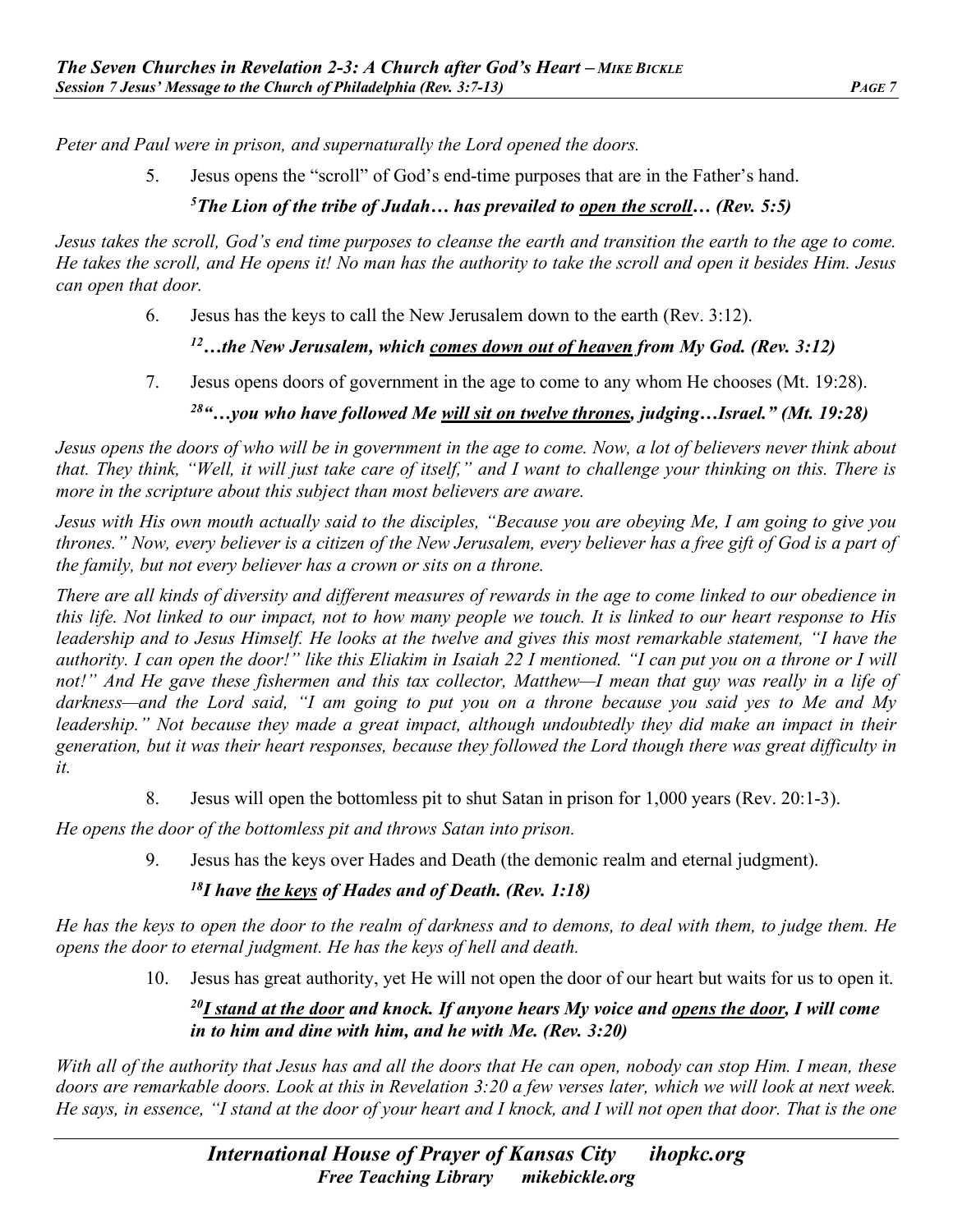*door I will not force open. I will wait until you open it, and if you do, open it wide," and not just the initial day of salvation.* 

*We use that verse a lot when we are talking to an unbeliever. We say, "Jesus is knocking on the door of your heart, and if you open it you can be born again." That is okay, but that is not what Jesus is really talking about in that verse, though I use that verse and the Lord does not mind that. And a lot of people say, "Oh, wow, I get it!"* 

*He is talking about a believer in a sustained way keeping the door of their heart open so they are obeying the Lord on His terms. And His terms are pretty severe sometimes. He requires humility and servanthood in a way that is outside of the box of most of our thinking. Like we all like the words, "humility and servanthood," everybody does, but when it comes down to the day-to-day, it is like "Ugh!" That is a little rougher on the flesh, and it is not so glorious, but in interacting with His heart, that is the door He wants to stay open. And it does not mean that we do it perfectly, but there is that reach, and He says, in effect, "I have all of the authority, but I will not open that door. I will wait on you to voluntarily, in voluntary love, to open it to Me."* 

## **II. AFFIRMED FOR FAITHFULNESS WITHOUT ANY CORRECTION**

A. Jesus affirmed their faithfulness to obey His word to and to persevere in seeking Him and walking out their assignment in the face of temptations, obstacles, setbacks, delays, and persecutions, etc.

## *8 "…[You] have kept My word…10You have kept My command to persevere…" (Rev. 3:8, 10)*

*Revelation 3:8, He says "I know your works; you have kept My word." Then He gets more specific in verse 10, "You have kept My command to persevere," and to persevere means not to quit. We touched on that earlier. "I command you not to quit! That is My command"*

*You are facing temptation, "I am just tired of this temptation!"* 

*The Lord says "Do not quit!"* 

*In facing the reach for the fullness of His purpose for your life and this generation, "Lord, I have been believing You for a breakthrough for years. I just think I am going to coast. I mean I have been reaching for years!"* 

*The Lord says, "Do not quit. I command you not to quit."*

*And then in the ministry, it is silent. "This is more difficult. It is not as glorious as I thought. There are more obstacles than I was imagining."*

*The Lord says "Do not quit. I command you not to quit."*

*Again, this idea of quitting, in my opinion, is the most common temptation in the human spirit and for believers. That is who I am really talking about with the idea of drawing back and settling in, not denying the faith, but just drawing back and saying, "You know what I am just going to coast the last x-amount of years."*

*4 "…I have finished the work which You have given Me to do." (Jn. 17:4)* 

*24"…that I may finish my race…and the ministry which I received from the Lord…" (Acts 20:24)* 

B. The synagogue of Satan speaks of a place where Satan was active in persecuting those proclaiming the gospel. Jesus told some Pharisees that they were of their father the devil (Jn. 8:41-47).

*9 I will make those of the synagogue of Satan, who say they are Jews and are not… (Rev 3:9)*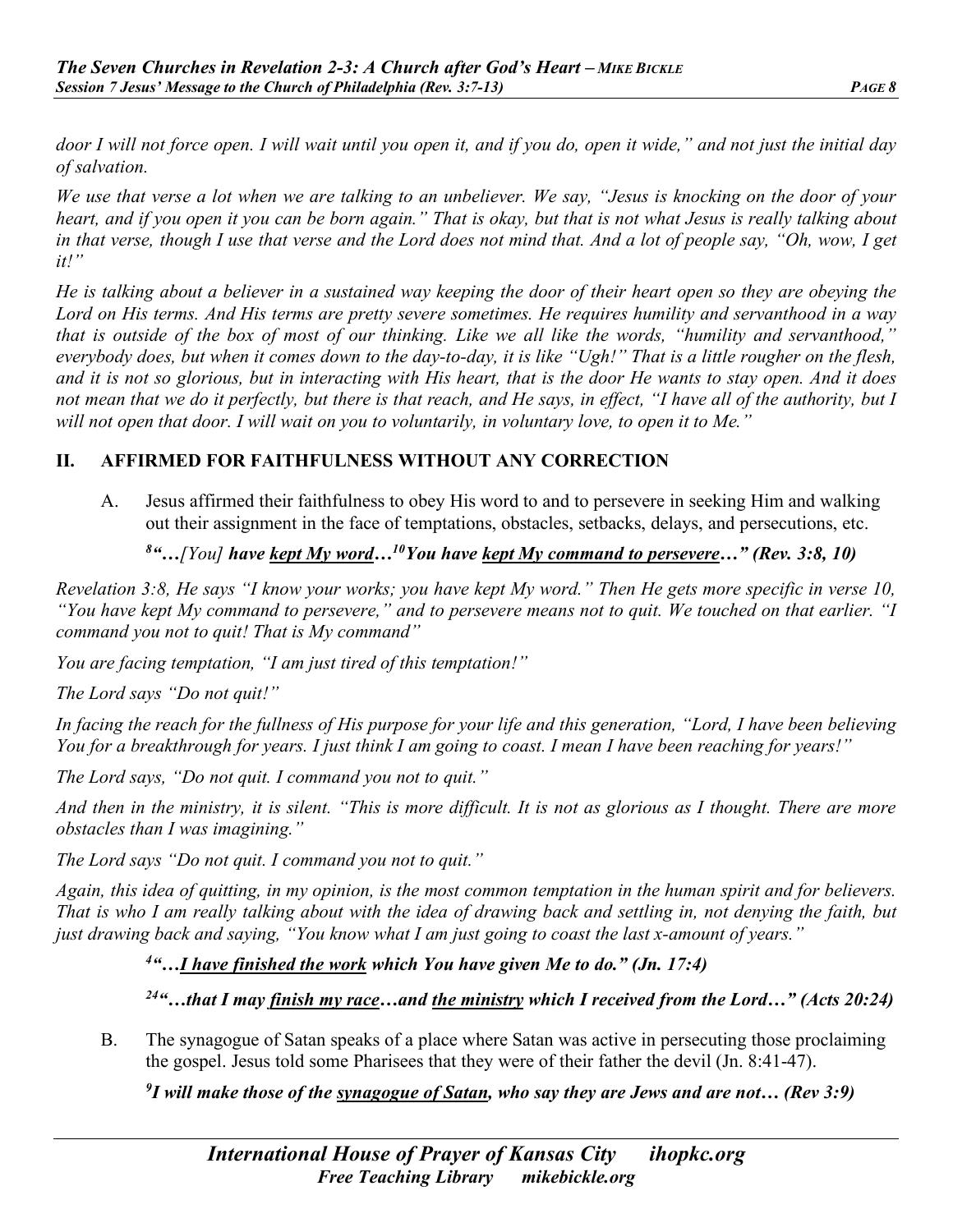*He talked about the synagogue of Satan because that is where they were being resisted in the most direct way. There are many points of resistance to believers. However, He highlights that there was a synagogue of Satan, and what He means by this is that it was a synagogue of Jewish people who were energized in an inordinate way to stop the gospel. A lot of synagogues do not pay attention to what the Christians are doing on the other side of town. It does not cross their mind much. However, there are some that Jesus called the synagogue of Satan who had an inordinate and unusual hostility to use their place of influence to persecute the church.*

*So that is what He is talking about there, and I assume—I cannot say with certainty—that He is talking particularly to Jewish believers who came to the faith probably from that synagogue and who are really paying the price in their family, their place of employment, their social status within the city of Philadelphia, and it is really rough. And they are saying, "This is tough!"* 

*The Lord says "Persevere. I know that group." I am guessing, as there is not history which gives us the details, but I am guessing that it was more than a few. I think it was a robust resistance by that synagogue in that particular city.* 

## **III. EXHORTATION TO RESPOND (WITH A WARNING)**

A. Jesus warned them not to allow anyone to influence them in a way that leads them to embrace lies about Him or a lifestyle that resists His leadership. A believer can lose rewards that they could have received in the age to come (1 Cor. 3:15; 2 Jn. 8).

#### *11"…Hold fast what you have, that no one may take your crown." (Rev. 3:11)*

*Verse 11, He says "I am coming quickly! Hold fast what you have, that nobody may take your crown." I have spoken on this verse a few times in this series, but also over the years. Think about this verse. It is from the lips of Jesus.* 

*This is a warning-exhortation about which is easy just to think, "Well, who knows for sure. I am not worried about it." I take this seriously: you can lose your crown.* 

*Jesus is saying, "Do not let someone take your crown."* 

*How does somebody take your crown? The way they do it is that they influence you to believe lies about Jesus. And then they influence you to embrace a lifestyle that resists His leadership. It is happening all over the Church today in our nation. There are multitudes of believers who have been steady in the faith five or ten years, fifteen or twenty. Now new arguments are in the culture. "Is the word of God really the final authority?" "Is the God of the Old Testament really to be believed?" "Is the Jesus of the Bible the one, or are these modern days a little different?" Many believers are backing away from Jesus' final authority over their life in faith and practice as in the word of God, and they are renegotiating this. When you renegotiate that, you are only a couple of years away from renegotiating, "Well, you know, now that I really think about it"—and I know lots of believers that are doing it—"I think that all paths lead to God anyway."* 

*I have seen that coming out of the confession of people who had been on-fire believers ten and twenty years ago. I cannot even believe it. They start with. "Well, I do not really know about this area, this area, this area, this area…" The sanctity of life, the sanctity of sex, the sanctity of marriage, and many other issues are in the cultural wars, and it is really an issue of Jesus' authority and the authority of the word of God. But they back away from that, and they believe lies about Jesus in those areas and many others. Then they start believing lies: "Is He the only way of salvation? Was His death on the cross really essential or was it just as an example as a martyr showing us an example of being steady under pressure?" instead of believing in His substitutionary*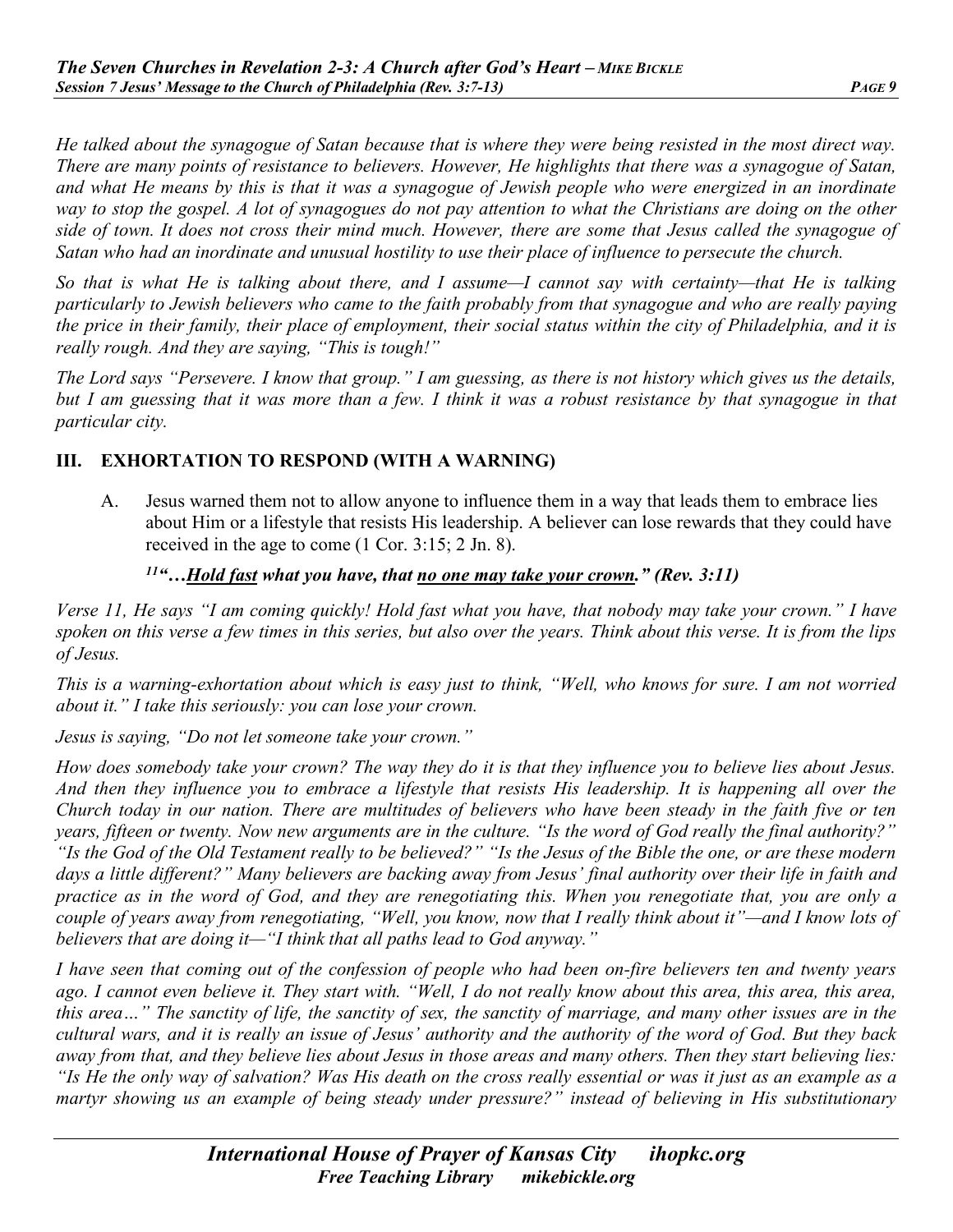*death where He took our sin, "He that knew no sin became sin on our behalf that we could become the righteousness of God in Christ Jesus."* 

*I have seen many people believe lies about Jesus and then "a minute later," maybe some months, they start embracing lifestyle habits that they never would have touched earlier "Well, it's all under the grace of God anyway. I mean, it is just my body. It does not really matter. In my spirit I love God in my own way."*

*Jesus said that if you let somebody seduce you into those lies, that person has taken your crown from you. Well, really, it is the believer who was the one who yielded it by yielding to the influence of that. And this kind of dynamic is really increasing today, not just in America, but all over the earth. This is a very, very valid exhortation for the end-time church. A believer can lose rewards that they could have received.* 

## *15If anyone's work is burned, he will suffer loss; but he himself will be saved… (1 Cor. 3:15)*

*Paul talks about this in 1 Corinthians 3:15, about the believer who suffers loss, though he is saved, yet he suffers the loss of what the Lord would have given him. He is still a citizen of heaven. He is still part of the family. He still has joy in the age to come, but there is much more that the Lord would have given him in terms of his role and function and many, many facets. There are maybe ten or twelves different facets which are depicted in the scripture. I have been a very eager student of eternal rewards. I love this subject because Jesus spoke more on eternal rewards than any other person in scripture because He knew more about them than any other person in scripture. I do not look at this and say, "Wow this is kind of neat." I say "No! This is like really important! I am staring at this!"* 

#### *8Watch out that you do not lose what we have worked for…that you may be rewarded fully. (2 Jn. 8)*

B. *Hold fast what you have*: We must hold on to the same measure of obedience that we walk in when we are closest to God's heart and most radical in our responses to Him.

#### **IV. SEVEN PROMISES TO OVERCOMES IN PHILADELPHIA (3:9-12)**

A. *Promise #1—I will make them to know that I have loved you* (3:9): Jesus will manifest His zeal for the faithful by vindicating them before those who persecuted them. On the last day, the persecutors of the believers at Philadelphia will worship Jesus at the feet of those they once persecuted. At that time, the wicked will bow to Jesus in the presence of His people (Isa. 45:14; 49:23; 60:14).

## *9 "I will make those of the synagogue of Satan, who say they are Jews and are not…indeed I will make them come and worship before your feet and to know that I have loved you." (Rev. 3:9)*

*Now I am going to lay out the seven promises that He gives to the person who refuses to quit. Beloved, these rewards, put your name on them. This was spoken to the church of Philadelphia, but I believe that these promises are available to believers outside of that particular church in that city two thousand years ago.* 

*Verse 9 is a bit of an odd one to our thinking. We think, "Really? Huh, would that be important to me then?" Well, if Jesus says that it is a reward for perseverance, I think it will be more important than we can understand right now, and so I just take it by faith. I care about this more than I know that I care about it because this is from His beautiful lips.* 

*He said, "I will make those people from the synagogue of Satan," and again I am imagining He is talking to any of the believers in Philadelphia, or any believers in history really. But I think He is particularly saying, "You Jewish believers in Jesus, you Messianic believers who left that synagogue or you were actually kicked*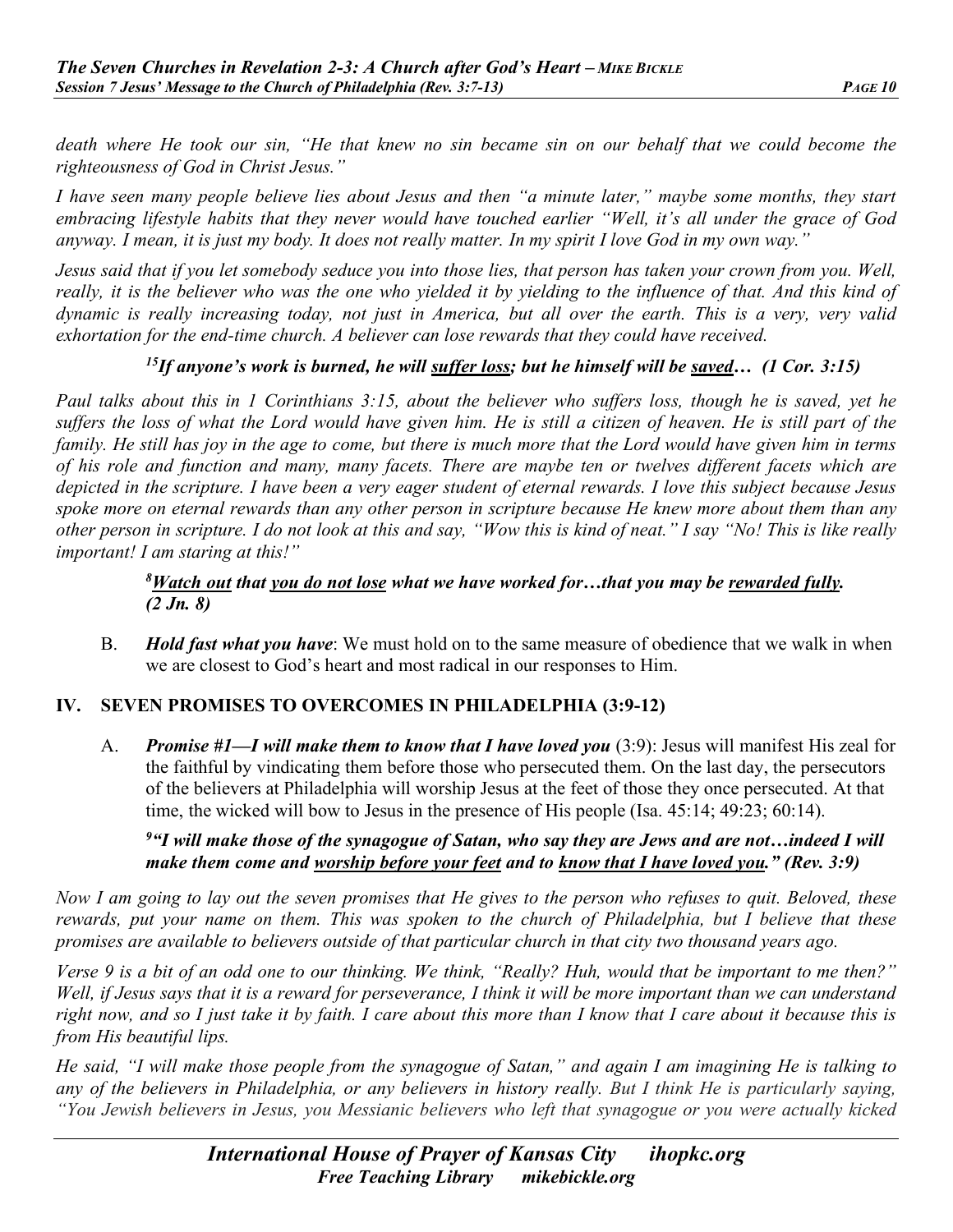*out of it, you are bearing reproach in your family, you are bearing reproach in your social status, and you are bearing reproach in the place of your employment. I will make those people persecuting you"—listen to this— "They say they are Jews and they are from the bloodline of Abraham but they are not really Jews in My opinion because they have this hostility towards the God of Israel who sent Me as His Son and as Israel's King. Here is what I am going to do: I am going to make them come and worship before your feet. And I am going to make them to know that I loved you." Like, what? That is a promise.* 

*Now, they are not going to worship these believers, but we know that on the last day every single one will bow and every tongue will confess, every demon in hell, every unbeliever, every believer, everybody will bow their knee, Philippians 2:10, and confess the supremacy of Jesus, the Man who is fully God and fully man. They will bow before Him. The Lord is saying, in effect, "I will see to it that, when they bow before Me and acknowledge My supremacy, that you are present, near them when it happens."* 

*I think, "Well, You do not have to," but the Lord would say, "No, no, you will understand more in that day. I vindicate My people openly and fully in a way that they cannot imagine."* 

*Because we might go some years and not see the breakthrough of the power, breakthrough of all of the promises, the breakthrough of this, the breakthrough of that and everything we are believing for, we might think, "Well, maybe it is not going to work," but the Lord would say, "Oh, I promise you, I will vindicate your faithfulness in a way that will blow your mind!" Those are my terms, not His. "But I am going to cause them, even in that day, I am going to see to it that they acknowledge Me, and therefore they will see that wisdom has been vindicated by her children, that your life choices were wise. Wisdom has been vindicated by the way you chose. You lost your job. you lost your status. you lost your friends. They are going to see the wisdom of what you did. I want them to see it on that day."* 

*"Well, Lord, You do not have to," and He would say, "I do, because that is who I am, and not only that, I am going to show them on the last day how much I actually love you. That I actually knew you."*

*"Well, Lord, it looks like I am persecuted and things are not going very well."*

*"Oh, I am going to show openly how I feel about you on that day, for even your enemies will see it with their eyes." That is a remarkable reality.*

B. *Promise #2—I will make him a pillar in the temple of My God*: This speaks of those who will receive a place of honor and authority in Jesus' millennial kingdom. Pillars functioned to beautify a building while bearing its weight and recalling the noble deeds of the people associated with it.

# *12…"I will make him a pillar in the temple of My God, and he shall go out no more." (Rev. 3:12)*

*Promise #2 – "I am going to make the overcomer"—the one who does not quit. The overcomer is the one who perseveres. It is this one word, persevere. Do not quit!—"I am going to make him a pillar in My temple." Now this means much more than what I understand, but there is a bit in the scripture on pillars. And when we study what the scriptures says about pillars, and we even observe the place and the role of pillars in society through history and by seeing what the scripture says, observing historical precedents, we can gain some insight on what the future rewards are, not perfect insight, but some insight.*

*To be made a pillar speaks of being a person of honor and authority, but not in the general sense, because I am assuming there will be a couple billion believers in the New Jerusalem with resurrected bodies forever and forever. I do not know the numbers—nobody does—but a billion throughout history, I just made up that number by the way. A billion today across the earth—I do not know if that is really true, but some say it—and a billion*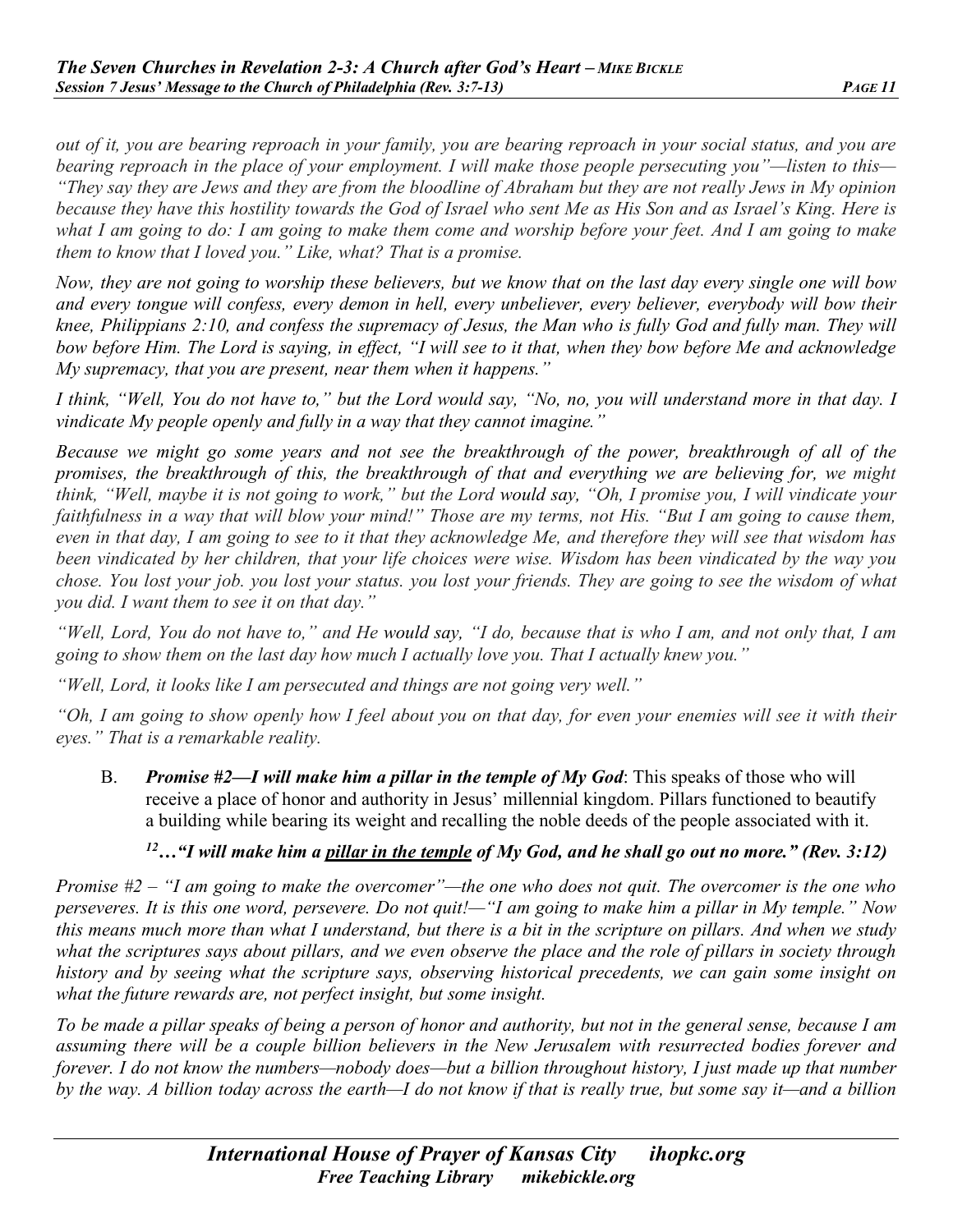*in the great harvest so that is a couple billion right there. Of course that is very general math. All of them will not be pillars; they will not all have unique roles, i.e. special rolls of authority and honor. Again, it is not the famous ones in this age. It is the ones who refuse to quit. Maybe no one even knows you or has ever seen you. They do not even know the plight that you are bearing; however, you do not quit. You stay steady to the end. That does not mean that you don't have bad weeks, but when you have a bad week and you think, "I am tired of this!" then week two you think, "No, no, no! He is worth it! What do you mean, I am tired of this?"* 

*I have had people tell me, "I cannot take this anymore!" and I say "Really? What exactly are your options?"* 

*"No, really I cannot take pressing into God!"*

*"Okay, just lay your weapons down and let the devil have at it? The options are really bad. There is no other way forward. He alone has the words of eternal life. There is no other way."* 

*Now I do not say it that roughly when they say, "I cannot take it anymore." I just hug them and love them, but I think, "In a minute I am going to tell you that there are no good options." Again, you can lay your weapons down and just let the devil destroy you or you can stay in the fight and use your spiritual armor.* 

*Well, He says, "I will make them a pillar in My temple." Here I highlight three ways that pillars function, and there are more than these, but this will give you a feeling. Pillars beautify a particular building. Part of it was decorative, it really was, but of course the main thing is that they bear the weight of the building. And the Lord is going to have people from this age that will bear—well, they are bearing weight in the kingdom now in their responsibilities—but they will bear weight in the age to come, real responsibility that matters.* 

*You know, God created you with a cry for relevance. He created you with a longing to bear the weight of what is important. It does not have to be a large number of things, but it has to be things that are important to the Lord's kingdom. And you are bearing it. And again, the numbers are small, but they stay in the battle, and they bear it.* 

*Pillars were also used to write the names and sometimes the abbreviated story of the people of the city that did heroic or noble deeds. They would have their name on the pillar or they would have some icon-type pictures that would give indication of their nobility and their heroic deeds in that city. That is on the pillar, so it was a memorial. It was a pillar of remembrance, it bore the weight of the building, and it beautified the building.* 

*In Galatians 2:9, Paul the apostle said that Peter and John were pillars of the Church. They were bearing weight in a way that really mattered.*

*I really like this one, promise #2. This is like gloriously—I was going to say ridiculous but that is not the right word—but it is just like, "What!" He has these twelve names written on the gates in the New Jerusalem; twelve humans! How do you get your name on a gate in the New Jerusalem? That is not ridiculous, but it is like indescribably extravagant. They are the apostles. I mean, you look at the way they stumbled and fumbled and fought before the Book of Acts, and even after the Book of Acts there were some wavering with some of them. Their names are on the foundation stone; that is the pillar dimension.* 

*9When James, Cephas [Peter], and John, who seemed to be pillars… (Gal. 2:9)* 

- 1. In the ancient world, when someone served their city in special way, a pillar was built in their honor with their name written on it. Jacob set a pillar on Rachel's grave (Gen. 35:20).
- 2. The 12 sons of Jacob and the 12 apostles will have their names written in the New Jerusalem.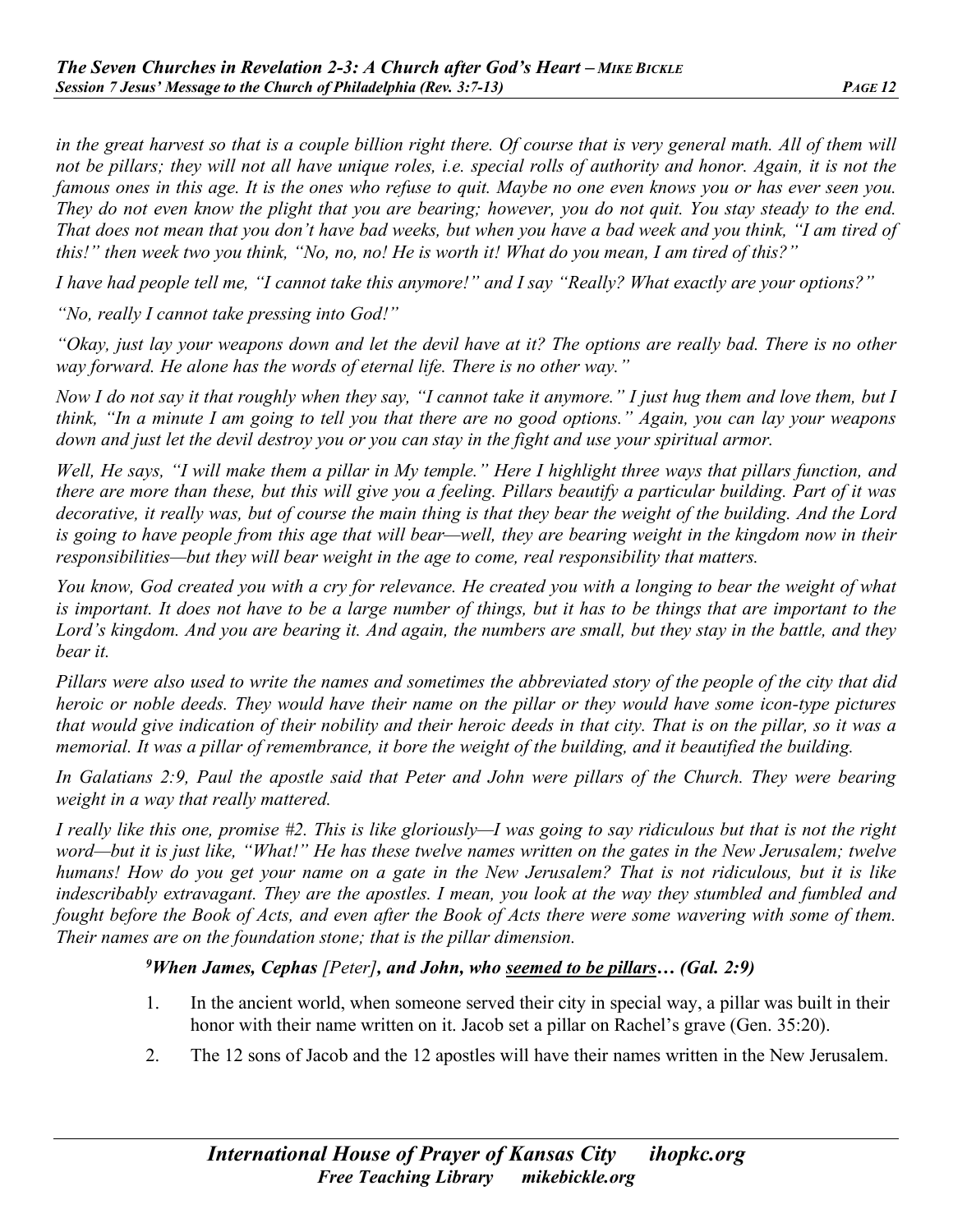*12She [New Jerusalem]…with twelve gates…and names written on them, which are the names of the twelve tribes of…Israel…14The wall of the city had twelve foundations, and on them were the names of the twelve apostles of the Lamb. (Rev. 21:12-14)* 

- 3. The pillars in God's earthly temple and tabernacle give us insight into this promise. There were 60 pillars in Moses' tabernacle (Ex.27:10). Solomon had names written on the two pillars in temple (l Kgs. 7:13-22; 2 Chr. 3:17)—*Jachin* (stability) and *Boaz* (strength).
- C. *Promise #3—He shall go out no more*: Jesus promised them that they would never be removed from their place of honor in their specific role in the "temple ministry" in the age to come.

*He says, "They will not go out of the temple anymore." We don't know fully what that means, but the passage that Jesus is appealing to is the one that I shared at the very beginning, Isaiah 22, where Shebna was replaced by Eliakim. And what He is saying here is, "You are not ever going to be replaced. There will not be a new situation, a new stumbling, a new anointing on the new guy. You will have that place forever. You will never ever lose that place." That is a really, really big statement.* 

D. *Promise #4—I will write on him the name of My God*: God promised to write His Word on our heart and mind (Heb. 10:16) as He wrote the ten commandments on tablets of stone (Ex. 31:18). When God writes His name on our heart it empowers us emotionally to feel holy desires for Him. When He writes His name on our mind it increases our understanding of Him.

# *12"…I will write on him the name of My God and…the New Jerusalem…[and] My new name." (Rev. 3:12)*

*Promise #4: Now there is so much more to these promises than meets the eye. These are just whispers and hints. Holy Spirit would say, "Ask Me, and I will tell you more about each one of these." He says, "I will write on that person the name of My God, My Father. I will write My Father's name on them." Remember the verse we looked at earlier, Matthew 11:27, where He said "Nobody knows the Father except for those to whom I will to give insight." And here He says, "I am going to write the name of My Father on you." The promise of the new covenant in this age and then in the age to come, the promise of the new covenant is that the Holy Spirit comes in us, right? That is the essence of the new covenant: the Holy Spirit comes inside of us. That is in this age, but it is also forever. He never leaves us. From the day you are born again, the Holy Spirit will never ever be gone from you. He will live in you forever. That is so beautiful.* 

# *16"This is the covenant that I will make with them… I will put My laws [Word or Name] into their hearts [emotions] and in their minds [understanding] I will write them…" (Heb. 10:16)*

*Here is what the covenant is: Hebrews 10:16. God says "I am going to put My laws into your emotions. I am going to give you godly desires that do not originate with your own humanity. I am going to put them in you." When He writes His law on our heart, He inflames us in a beautiful and glorious way which inspires new emotions.* 

*He says, "Then I am going to write them on your mind." Look at this! He says, "I am going to write them with My finger," and the analogy of the new covenant is that in the Old Testament when Moses and the children of Israel came out of Egypt through the Red Sea, they went to Mt. Sinai, and God wrote with His finger the ten commandments on stone. He writes with His finger, and He says, as it were, "That was only a precursor. I am actually showing you something you did not understand," and, of course, Moses in that day could not have understood it. "I am going to write with My finger on your emotions, your heart. My fiery finger will set your*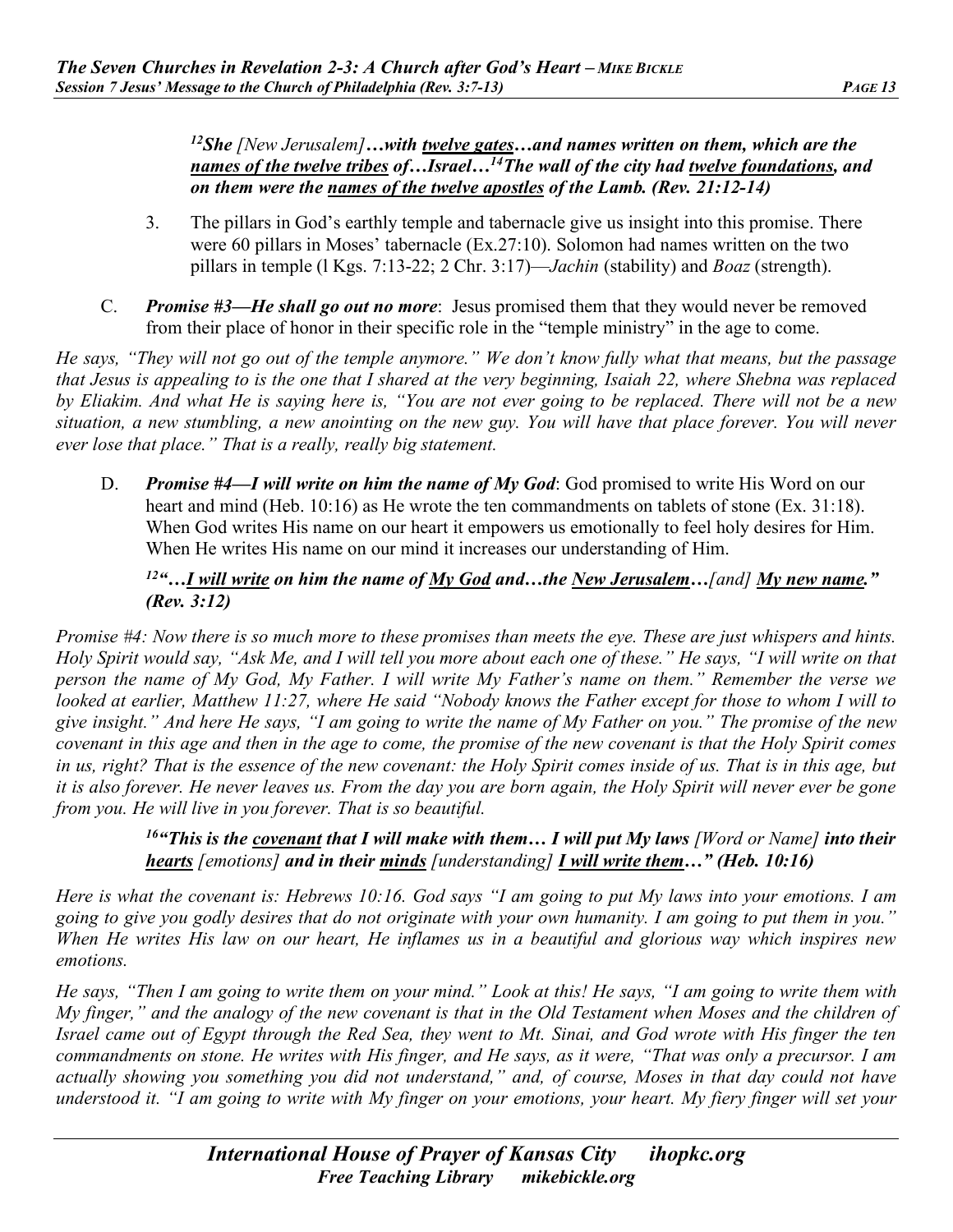*heart into new desires. And I am going to touch your mind and illuminate it with understanding.*" That is what *He means when He says "I am going to write the name of My Father." Beloved, this is indescribably glorious! This is increased revelation, and of course it is in this age, but it really is increased in the age to come. Everyone in the age to come will have a different capacity of understanding, just like they do in this age. I want to persevere. I want the Lord to write the fullness of the Father's glory so that I desire it and I understand it more and more and more than I would have if I would have just had a passive relationship with the Lord.* 

E. *Promise #5—I will write on him the name of the New Jerusalem*: This promise includes authority in the city, ability to better comprehend it, and possibly to have full access to all parts of the city.

*Promise #5, He says "I am going to write the name"—not just write the name of the Father, give you desire and insight about the Father—"I am going to write on him the name of the New Jerusalem." Wow! What does that mean? This is given to those who persevere. This is given to overcomers. This is not automatic to every believer. Every believer has access to the city. I am sure that this is an imperfect analogy. It is an imperfect analogy, but today we have men and women that have noble deeds or heroic deeds in a city, and they have a big ceremony and give them the keys of the city, and in doing that they are saying, "We give you special recognition." Only a few people over the course of many years have been given the keys of a city. I mean every city has its own story, its own history. That means that they have a special place of honor. It means that they have special authority. They can move freely around the city in ways others cannot and with greater privileges and open doors.* 

*I do not know what it means for God to write the name of the New Jerusalem, but it is to have an access to the city that is above and beyond what others have. It is an understanding of the city. I think even in the resurrection it will take us millions of years to comprehend the city. There will be so many facets and dynamics and glorious things that are spoken of her, and the Lord says, "I will write on your mind; I will write the name." When He writes the name of the city on you, He is giving you living understanding. He is giving you some kind of access that is greater freedom and liberty. I do not know what it means, but it is real. The reason it is real is because Jesus says, "If you will not quit, Philadelphia, I will do this." The implication is that if you do quit, it does not mean you are not in the kingdom, but this special privilege He will hold off and give to those who do not quit. And I do not know exactly what it is but I want it.* 

#### F. *Promise #6—I will write on him My new name*: This promise includes receiving increased revelation of Jesus' name and nature as the God-Man as seen in Revelation 19:12.

*Promise #6: Then He went on to say, "I will write My own new name on you." In Revelation 19:12, when Jesus comes back at the end of the Book of Revelation at the second coming, and He is coming up on the horse and He is coming as the mighty warrior King, it says "He will have a new name." And what that means is there will be things about His nature and His majesty of His deity and humanity that will be openly displayed on the earth in a way that it has never been openly displayed before, and there are new things about Him. He says, "I will have that new name," but here He says— before Revelation 19, as we are way back in chapter 3—He says, as it were, "I will tell you more later, but I am going to let you know about that name! I am going to show you things about Me that have never been revealed on the earth to people before." Again, every believer will have insight regarding Jesus and the Father. Every believer will have access to the city, but these are heightened points of privilege and honor.*

*I was going to say I do not know the fullness, but I really don't even know the first step of what they mean; they are so beyond what we are thinking. Paul says I Corinthians 2:9, "Such things have not ever entered the mind of a person." They are so glorious that it has never entered your mind how glorious they are. And so I look at*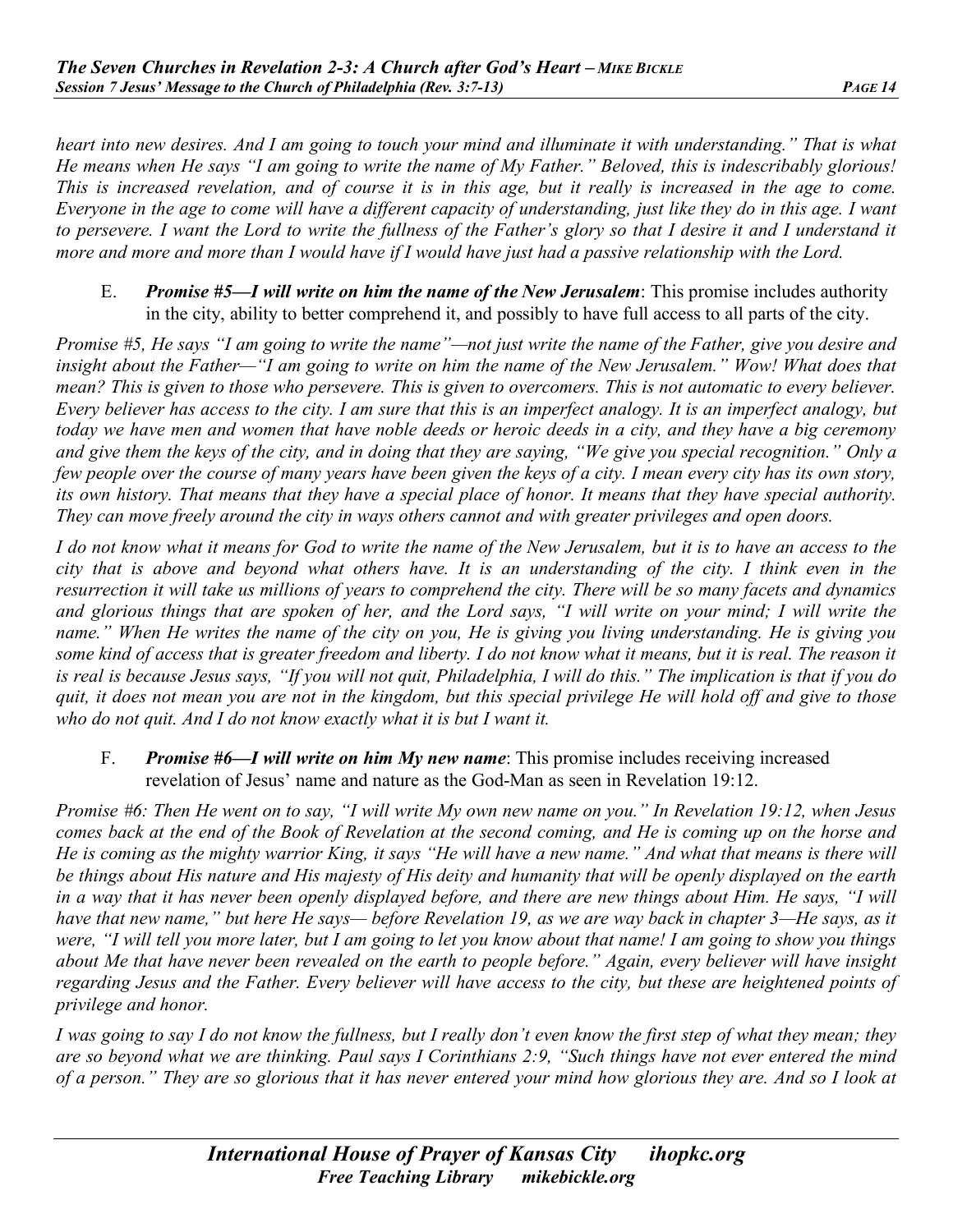*these and think, "I do not know, but I am going for it!" These are good. These are not like, "Well, I do not care about that. I have other things to do, you know." This is what I am about, these things right here.* 

G. *Promise #7—I will keep you from the hour of trial*: Jesus promised to "keep His people" spiritually vibrant and to protect them from falling away and to keep them from God's wrath (1 Thes. 5:9).

## *10Because you have kept My command to persevere, I also will keep you from the hour of trial which shall come upon the whole world, to test those who dwell on the earth. (Rev. 3:10)*

*Promise #7: This is one of the most debated verses about the rapture, and I think it is commonly misapplied to the pre-tribulation rapture. I am very confident and clear that He is not talking about the pre-tribulation rapture in this passage. However, that is a little unfair to just throw it out when I have just two minutes to go, because some of you were raised in a background where this was the number one passage that people all use: Revelation 3:10 that we will avoid the hour of trouble.* 

*And so I am going to do this at another time, particularly in context to my Wednesday night CBETS class because next semester we are coming into all of the New Testament passages and I want to spend some time on this. There is quite a bit on the internet on this verse that I believe is not the pre-tribulation rapture point of view here. However, He says this: "Because you have kept My commandment to persevere, because you did not quit, I am going to keep you from the hour of trial that will come upon the whole earth to test those who come upon the whole earth."* 

*I believe that there was a partial application of this during a period of persecution that came upon the whole known world of that day, the Roman Empire. That was only a partial application, and I believe that it affected more than Philadelphia, but even cities of Asia Minor and Italy and Syria and all around. There was an intense season of persecution, and it became more intense. However, it was a persecution that happened—here is the key—within the saints in Philadelphia's lifetime, because this is a promise that has some application for their lifetime two thousand years ago. If this was the promise of the pre-tribulation rapture, then the condition "you must persevere to have this" means every believer in the known world, the most carnal believer. "Well, they avoided the tribulation" Well, of course! It was two thousand years later so that is why they avoided it. My point is that this commandment is given with a condition of persevering and had an application to believers in that day, but only the persevering would do that. Yet we know from scripture that when the rapture comes it is not only those that persevere in this heightened way, but it is for every believer. The most carnal believer will be raptured when the Lord comes; every single believer will be raptured. So it had its initial application in the day of the people who lived in Philadelphia, but I believe it will have an end-time application at the end of the age as well.* 

- 1. A partial application of the "hour of trial" spoke of a specific period in the first century in which persecution by the Roman Empire increased greatly in the known world.
- 2. This ultimate application of "being kept" refers to standing in victory by escaping the snares of sin and deception in the Great Tribulation pressures which will test the whole earth." All the saints will not be exempt from all physical harm as many will be martyred. (Rev. 6:9-11).

*34"Take heed…lest your hearts be weighed down…and that Day come on you unexpectedly. 35For it will come as a snare on…the whole earth. 36…Pray always that you may be counted worthy [prepared] to escape all these things [the snare of sin and deception] and to stand [in victory instead of falling away] before the Son of Man." (Lk. 21:34-36)*